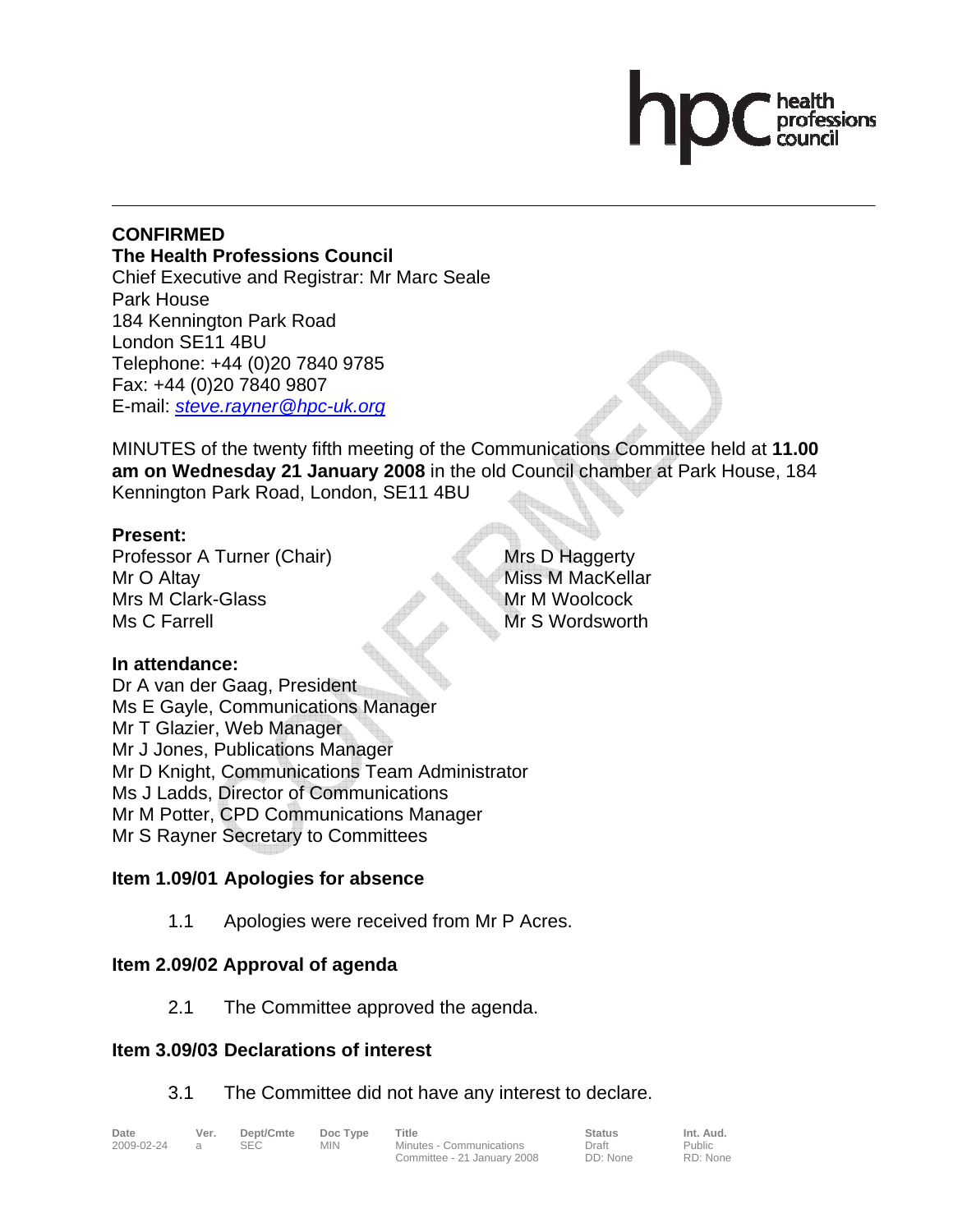# **Item 4.09/04 Minutes of the Committee of 16 October 2008**

4.1 The minutes were agreed as a true record of the twenty fourth meeting of the Committee and were signed by the Chairman.

### **Item 5.09/05 Matters arising from the Committee of 16 October 2008**

5.1 The Committee noted that the action points from the last meeting had either been completed, or were to be dealt with as part of the current agenda.

#### **Item 6.09/06 Director of Communications Report**

- 6.1 The Committee received a paper to note from the Executive outlining the main activities of the Communications Department over the last quarter.
- 6.2 The Committee noted that the coverage of HPC registrant related stories in the press had dramatically increased. This was as a result of improvements made by the Communications Manager to the liaison process with the Press.
- 6.3 The Committee noted that the campaign carried out in partnership with the British Dietetics Association had been positively received amongst registrants and had received good coverage in the press. The Committee noted that the success of the campaign provided valuable lessons for other groups, and for the future approach to HPC campaigns.
- 6.4 The Director of Communications gave a brief outline of the process for the selection of events attended by the team.

# **ACTION: Events Manager to submit full events calendar to the next meeting**

#### **Item 7.09/07 Communications Committee workshop**

- 7.1 The Committee received the minutes of the workshop which had been held after the October meeting, for discussion.
- 7.2 The Committee noted that the opportunity for a free flowing conversation about HPC communications and its own role had been valuable for the development of the Committee.
- 7.3 The Committee noted that the discussions had also been useful to the executive, who had used it to help inform the work planning process for 2009-10.

Public RD: None

| Date       | Ver. | Dept/Cmte | Doc Type   | Title                       | <b>Status</b> | Int. Aud.     |
|------------|------|-----------|------------|-----------------------------|---------------|---------------|
| 2009-02-24 |      |           | <b>MIN</b> | Minutes - Communications    | Draft         | <b>Public</b> |
|            |      |           |            | Committee - 21 January 2008 | DD: None      | RD: None      |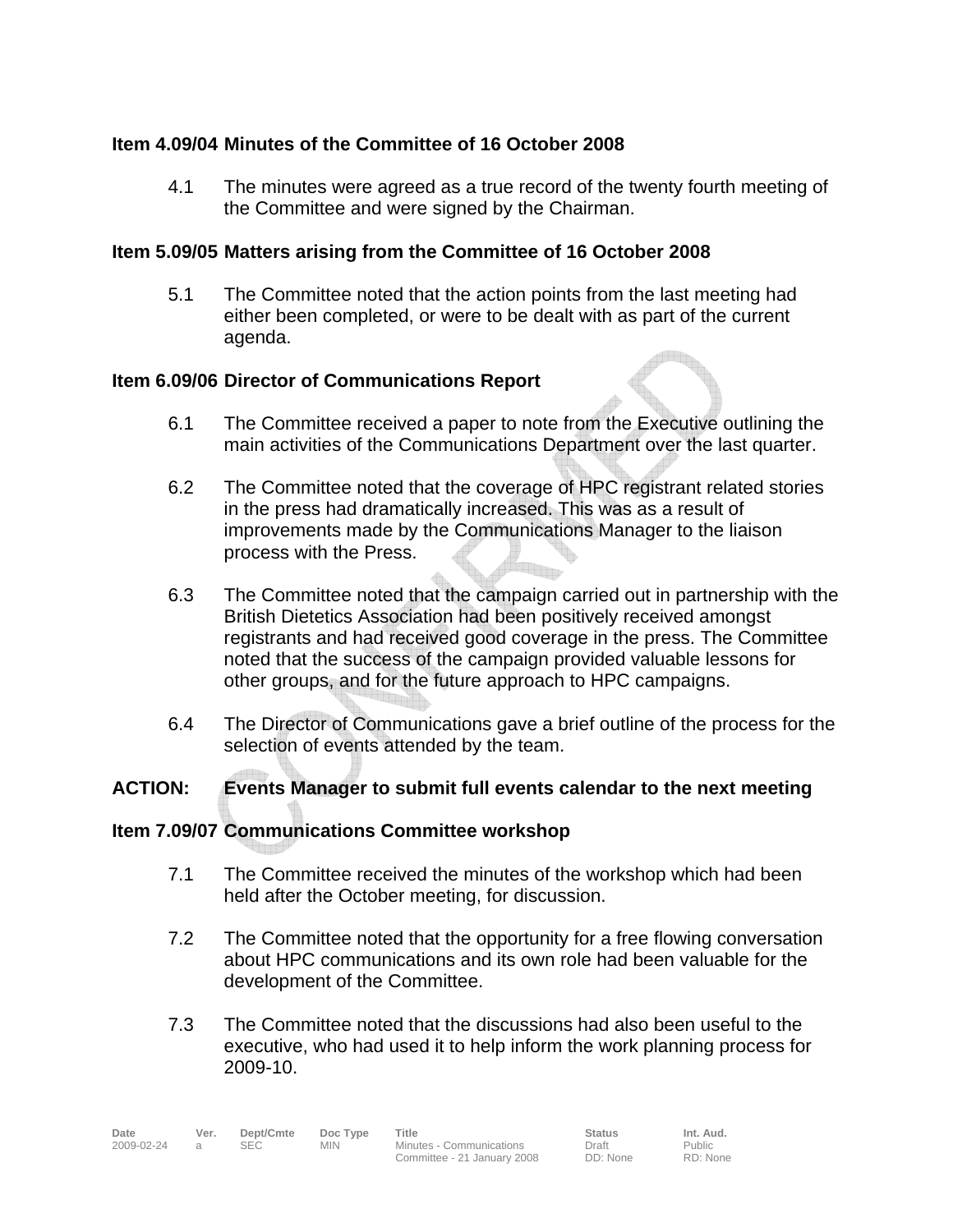7.4 The Committee noted that the workshop was at the right time of the year to fit in with planning processes, and agreed that another session should be held in 2009.

# **ACTION: Secretary to the Committee and Director of Communications to arrange workshop to follow meeting of 5 November 2009.**

# **Item 8.09/08 Communications workplan 2009-10**

- 8.1 The Committee received a paper for discussion and approval from the Executive introducing the workplan for 2009-10 and including the strategy for 2009-11. The workplan had been developed with input from the Committee workshop, discussions with other departments, a team workshop and by focusing on the Communications strategy.
- 8.2 The Committee noted the importance of independent analysis when making an assessment of the effectiveness of Communications work. The Committee noted that evaluation was a challenge in a work area where measures of success were not easily quantifiable.
- 8.3 The Committee noted that an external audit of the Communications Department had been commissioned by the Audit Committee and presented in September 2007. The audit was carried out by PKF.
- 8.4 The Committee approved the workplan 2009-10

# **ACTION: Secretary to the Committee to submit PKF audit report on the Communications Department to the next meeting**

# **Item 9.09/09 Development of a logo for registrant use**

- 9.1 The Committee received a paper to note from the Executive outlining the work being done to develop a logo that can be used by HPC registrants to demonstrate their registration status.
- 9.2 The Committee noted that the idea of a logo had been particularly well received amongst registrants working in the NHS. The exercise not only had the potential for generally raising the profile of HPC, it had the potential to give registrants a proof of their status as professionals, and give the public reassurance.
- 9.3 The Committee noted that the GMC was planning to introduce classifications to their registrants, requiring registrants who had undertaken revalidation to declare themselves as Licensed Practitioners and those who had retired Registered Practitioner. The Committee noted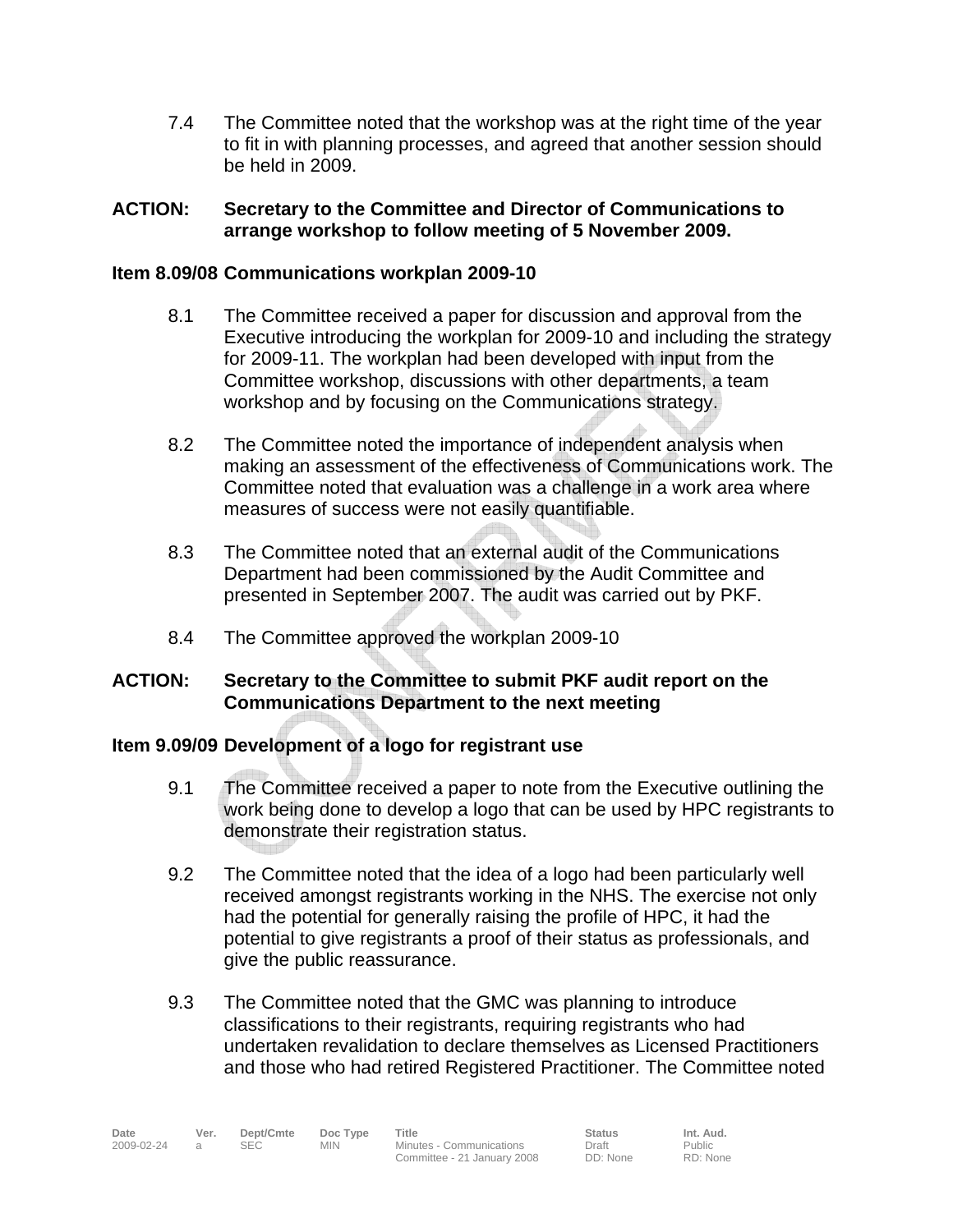that this may cause confusion amongst the general public on the status of registered health professionals on all other registers.

# **Item 10.09/10 Communications budget 2009-10 headline figures**

- 10.1 The Committee received a paper to note from the Executive setting out the headline figures for the budget designed to deliver the 2009-10 Communications workplan.
- 10.2 The Committee noted the headline figures.

# **Item 11.09/11 Refresh of public information materials and www.hpcheck.org**

- 11.1 The Committee received a paper to note from the Executive introducing the key changes being made public information materials, including www.hpcheck.org, to make them more accessible and easier to use.
- 11.2 The Committee noted the key changes.

# **Contract Contract Contract Contract Contract Contract Contract Contract Contract Contract Contract Contract C Item 12.09/12 Communicating organisational activities**

- 12.1 The Committee received a paper to note from the Executive outlining work carried out by the Communications Department to support business being led by other parts of the HPC. The paper included a communications plan for registrations and renewals as an example.
- 12.2 Highlights of communications plans would be included in future reports by the Director of Communications.
- 12.3 The Committee agreed that this was a very useful way of seeing work that is going on behind the scenes, and offered its congratulations to the Communications team.

# **Item 13.09/13 'Be health wise' older people campaign update**

- 13.1 The Committee received a paper to note from the Executive outlining a campaign aimed at raising awareness of the HPC amongst older people and those who care for them.
- 13.2 The Committee noted that use had been made of a variety of different networks to get the message across. In addition to focusing traditional groups such as care home managers and staff, use had also been made of social networks.
- 13.3 The Committee agreed that this was a very positive area to explore.

| Date       | Ver.     | Dept/Cmte  | Doc Type   | Title                       | <b>Status</b> | Int. Aud.     |  |
|------------|----------|------------|------------|-----------------------------|---------------|---------------|--|
| 2009-02-24 | $\alpha$ | <b>SEC</b> | <b>MIN</b> | Minutes - Communications    | Draft         | <b>Public</b> |  |
|            |          |            |            | Committee - 21 January 2008 | DD: None      | RD: None      |  |